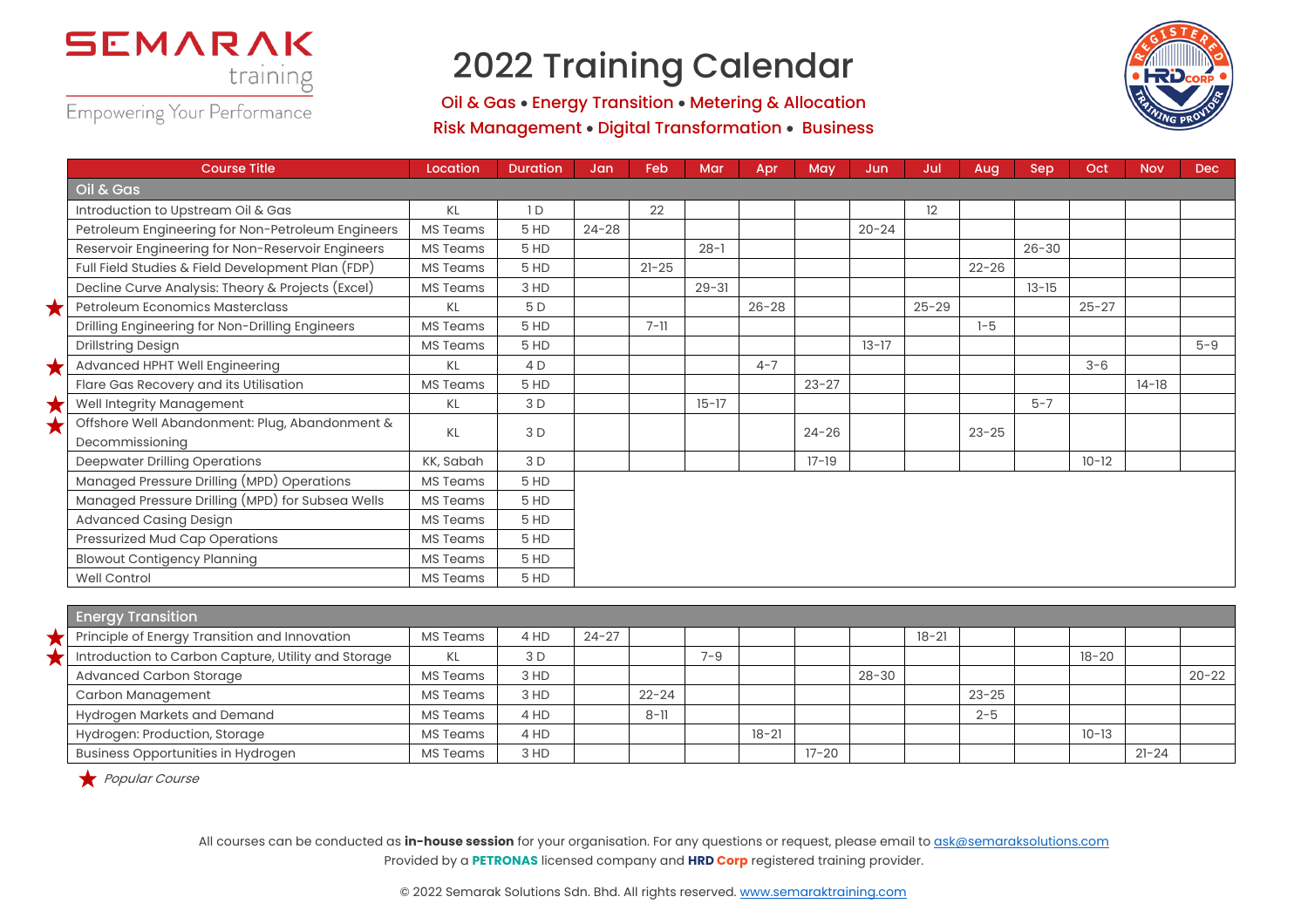

## 2022 Training Calendar

Oil & Gas • Energy Transition • Metering & Allocation Risk Management • Digital Transformation • Business



|            | <b>Course Title</b>                                    | Location        | <b>Duration</b> | Jan                                | Feb       | Mar       | Apr       | May | Jun       | Jul       | Aug       | Sep       | Oct       | <b>Nov</b> | Dec       |
|------------|--------------------------------------------------------|-----------------|-----------------|------------------------------------|-----------|-----------|-----------|-----|-----------|-----------|-----------|-----------|-----------|------------|-----------|
|            | <b>Metering &amp; Allocation</b>                       |                 |                 |                                    |           |           |           |     |           |           |           |           |           |            |           |
| ★          | Metering & Allocation Masterclass                      | KL              | 5 D             |                                    |           |           |           |     | $27 - 1$  |           |           |           |           |            | $5 - 9$   |
|            |                                                        | KK, Sabah       | 5 D             |                                    |           | $28 - 1$  |           |     |           |           |           | $19 - 23$ |           |            |           |
|            | <b>Fundamentals of Coriolis</b>                        | KL              | 1D              |                                    |           |           |           |     |           |           |           |           |           |            |           |
|            | Differential Measurement and Venturi                   | KL              | 1D              |                                    |           |           |           |     |           |           |           |           |           |            |           |
|            | Introduction to Sampling                               | KL              | 1D              |                                    |           |           |           |     |           |           |           |           |           |            |           |
|            | Introduction to Multiphase                             | <b>KL</b>       | 1D              | Upon Request for In-house Session. |           |           |           |     |           |           |           |           |           |            |           |
|            | Wet Gas Flowmeter                                      | 1D<br>KL        |                 |                                    |           |           |           |     |           |           |           |           |           |            |           |
|            | <b>Ultrasonic Flow Meter</b><br>KL<br>1D               |                 |                 |                                    |           |           |           |     |           |           |           |           |           |            |           |
|            |                                                        |                 |                 |                                    |           |           |           |     |           |           |           |           |           |            |           |
|            | Health, Safety & Environment and Risk Management       |                 |                 |                                    |           |           |           |     |           |           |           |           |           |            |           |
|            | Incident Analysis using Barrier Failure Analysis (BFA) | KL              | 2D              | $4 - 5$                            |           |           |           |     |           | $26 - 27$ |           |           |           |            |           |
|            | Technique                                              |                 |                 |                                    |           |           |           |     |           |           |           |           |           |            |           |
|            | Learning from Incidents using a Barrier-based          | KL              | 3 D             |                                    | $8 - 10$  |           |           |     |           |           | $23 - 25$ |           |           |            |           |
|            | Approach                                               |                 |                 |                                    |           |           |           |     |           |           |           |           |           |            |           |
|            | Hazard Identification & Risk Assessment for Maritime   | <b>KL</b>       | 3 D             |                                    |           | $29 - 31$ |           |     |           |           |           | $13 - 15$ |           |            |           |
|            | Sector (Marine Risk Assessment)                        |                 |                 |                                    |           |           |           |     |           |           |           |           |           |            |           |
|            | Developing Major Accident Hazards (MAH) Bowties        | KL              | 2D              |                                    |           |           | $26 - 27$ |     |           |           |           |           | $26 - 27$ |            |           |
|            | for Offshore Contractor HSE Cases                      |                 |                 |                                    |           |           |           |     |           |           |           |           |           |            |           |
|            | Bowtie Risk Management Awareness for Senior            | <b>KL</b>       | 1D              |                                    |           |           |           | 17  |           |           |           |           |           | 24         |           |
|            | Management                                             |                 |                 |                                    |           |           |           |     |           |           |           |           |           |            |           |
|            | Bowtie Barrier-based Risk Management for               | KL              | 2D              |                                    |           |           |           |     | $28 - 29$ |           |           |           |           |            | $20 - 21$ |
| $\bigstar$ | Practitioners                                          |                 |                 |                                    |           |           |           |     |           |           |           |           |           |            |           |
|            | Tripod Beta Incident Investigation & Analysis          | KL              | 2D              |                                    | $15 - 16$ |           |           |     |           |           | $9 - 11$  |           |           |            |           |
|            | Process Safety Management                              | <b>MS Teams</b> | 3 HD            |                                    |           | $22 - 24$ |           |     |           |           |           | $27 - 29$ |           |            |           |
|            | <b>Emergency Response Training</b>                     | <b>MS Teams</b> | 2D              |                                    |           |           |           |     | $8 - 9$   |           |           |           |           |            | $13 - 15$ |

Popular Course

All courses can be conducted as *in-house session* for your organisation. For any questions or request, please email to ask@semaraksolutions.com Provided by a **PETRONAS** licensed company and **HRD Corp** registered training provider.

© 2022 Semarak Solutions Sdn. Bhd. All rights reserved. www.semaraktraining.com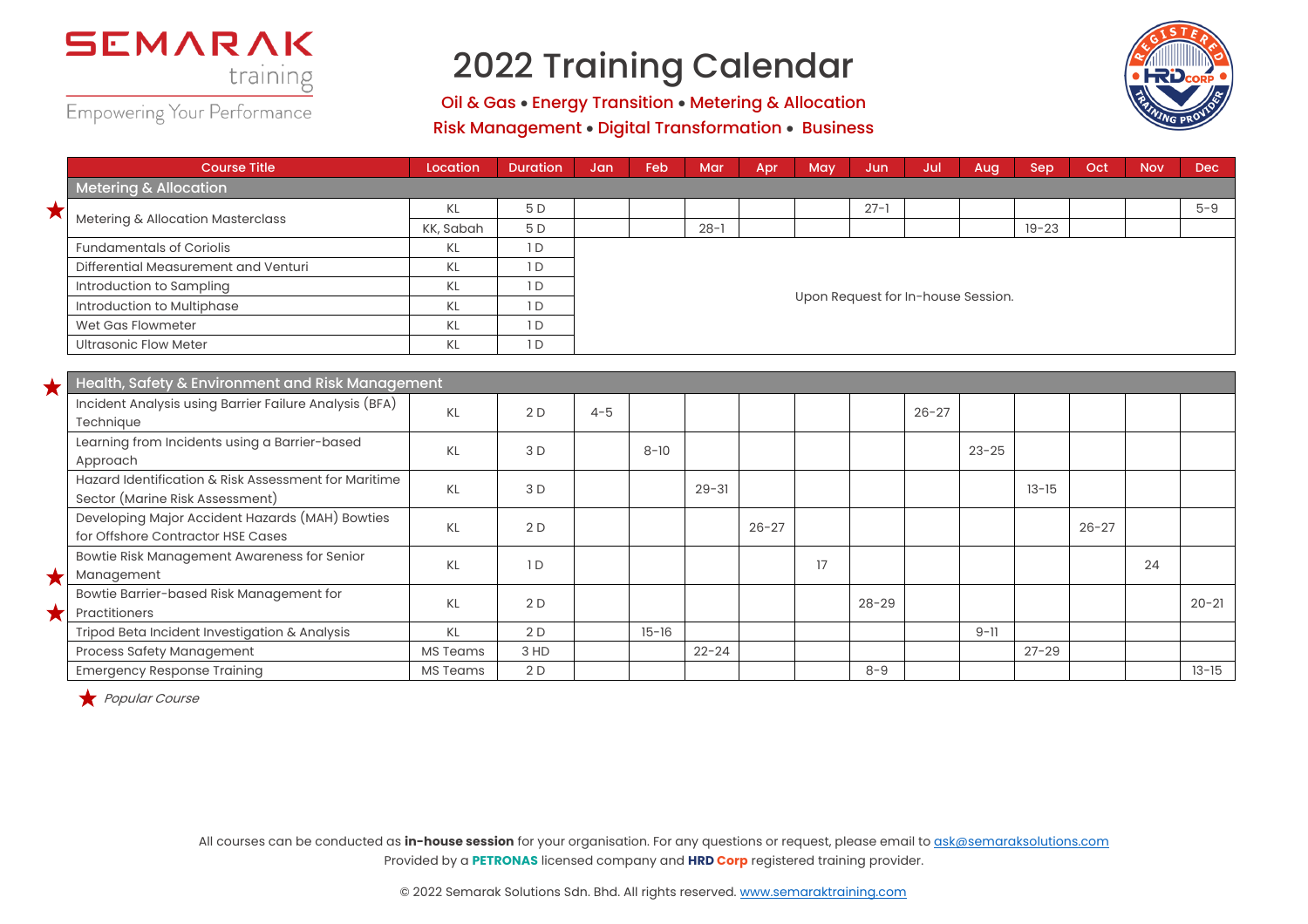

## 2022 Training Calendar

Oil & Gas • Energy Transition • Metering & Allocation Risk Management • Digital Transformation • Business



|   | <b>Course Title</b>                                                                                          | Location | <b>Duration</b> | Jan     | Feb | Mar       | Apr | May       | Jun                               | Jul       | Aug | Sep       | Oct | <b>Nov</b> | Dec       |  |  |
|---|--------------------------------------------------------------------------------------------------------------|----------|-----------------|---------|-----|-----------|-----|-----------|-----------------------------------|-----------|-----|-----------|-----|------------|-----------|--|--|
|   | <b>Digital Transformation</b>                                                                                |          |                 |         |     |           |     |           |                                   |           |     |           |     |            |           |  |  |
| ★ | Data Analytics & Machine Learning in Industry                                                                | KL       | 2D              | $2 - 3$ |     |           |     |           |                                   | $20 - 21$ |     |           |     |            |           |  |  |
|   | Fundamentals of Cybersecurity                                                                                | KL       | 2D              |         |     | $24 - 25$ |     |           |                                   |           |     | $29 - 30$ |     |            |           |  |  |
|   | Microsoft Excel Formula & Functions - Advanced                                                               | KL       | 1D              |         | 22  |           |     |           |                                   |           | 9   |           |     |            |           |  |  |
|   | Microsoft 365 for Office Productivity                                                                        | KL       | 2D              |         |     |           |     | $18 - 19$ |                                   |           |     |           |     | $1 - 2$    |           |  |  |
|   | Google Workspace & Data Studio Basic                                                                         | ΚL       | 2D              |         |     |           |     |           | $28 - 29$                         |           |     |           |     |            | $20 - 21$ |  |  |
|   | Python Primer - Installing, Running & Executing                                                              | Online   | 6 hours         |         |     |           |     |           |                                   |           |     |           |     |            |           |  |  |
|   | Python Primer - Syntax & Flow Of Control, Libraries                                                          | Online   | 6 hours         |         |     |           |     |           |                                   |           |     |           |     |            |           |  |  |
|   | Python Primer - Machine Learning In Python                                                                   | Online   | 6 hours         |         |     |           |     |           |                                   |           |     |           |     |            |           |  |  |
|   | Introduction to Big Data                                                                                     | Online   | 4 hours         |         |     |           |     |           |                                   |           |     |           |     |            |           |  |  |
| ★ | <b>Big Data Challenges In Industry</b>                                                                       | Online   | 4 hours         |         |     |           |     |           |                                   |           |     |           |     |            |           |  |  |
|   | Introduction to Statics, Probability and Statistical<br>Modeling                                             | Online   | 4 hours         |         |     |           |     |           |                                   |           |     |           |     |            |           |  |  |
|   | SQL Fundamentals Part $1 - 2$                                                                                | Online   | 6 hours         |         |     |           |     |           |                                   |           |     |           |     |            |           |  |  |
|   | Data Science Basics Part 1 - 3                                                                               | Online   | 6 hours         |         |     |           |     |           |                                   |           |     |           |     |            |           |  |  |
|   | Google Analytics                                                                                             | Online   | 4 hours         |         |     |           |     |           |                                   |           |     |           |     |            |           |  |  |
|   | Data Structure & Algorithms - Object-oriented<br>Programing                                                  | Online   | 2 hours         |         |     |           |     |           |                                   |           |     |           |     |            |           |  |  |
|   | Data Structure & Algorithms - Linear Data Structures                                                         | Online   | 2 hours         |         |     |           |     |           | Upon Request for In-house Session |           |     |           |     |            |           |  |  |
|   | Data Structure & Algorithms - Searching Algorithms                                                           | Online   | 4 hours         |         |     |           |     |           | (Minimum 20 pax)                  |           |     |           |     |            |           |  |  |
|   | Data Structure & Algorithms - Sorting Algorithms                                                             | Online   | 6 hours         |         |     |           |     |           |                                   |           |     |           |     |            |           |  |  |
|   | Data Structure & Algorithms - Binary Tree                                                                    | Online   | 6 hours         |         |     |           |     |           |                                   |           |     |           |     |            |           |  |  |
|   | Data Structure & Algorithms - Tree Data Structure                                                            | Online   | 4 hours         |         |     |           |     |           |                                   |           |     |           |     |            |           |  |  |
|   | Data Structure & Algorithms - Greedy Algorithms                                                              | Online   | 6 hours         |         |     |           |     |           |                                   |           |     |           |     |            |           |  |  |
|   | <b>HTML Basic</b>                                                                                            | Online   | 8 hours         |         |     |           |     |           |                                   |           |     |           |     |            |           |  |  |
|   | Javascript Fundamentals                                                                                      | Online   | 8 hours         |         |     |           |     |           |                                   |           |     |           |     |            |           |  |  |
|   | CSS                                                                                                          | Online   | 8 hours         |         |     |           |     |           |                                   |           |     |           |     |            |           |  |  |
|   | Introduction to Software Solution Architecture                                                               | Online   | 2 hours         |         |     |           |     |           |                                   |           |     |           |     |            |           |  |  |
| Х | Data Driven Digital Transformation - Digital<br>Leadership Training for C-Suites & Senior<br>Management team | Online   | 2 hours         |         |     |           |     |           |                                   |           |     |           |     |            |           |  |  |

Popular Course

All courses can be conducted as *in-house session* for your organisation. For any questions or request, please email to ask@semaraksolutions.com Provided by a **PETRONAS** licensed company and **HRD Corp** registered training provider.